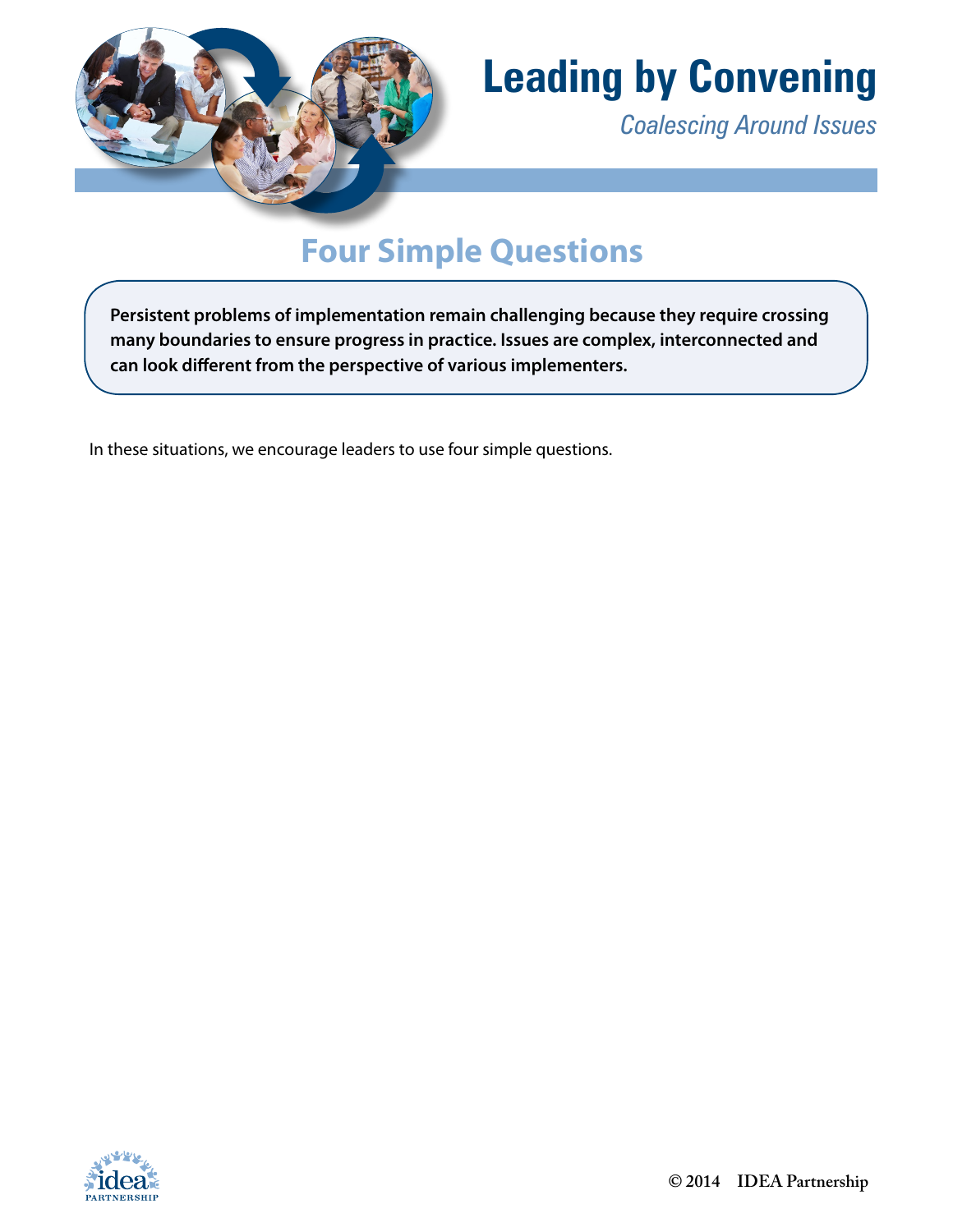



#### *1. Who cares about this issue and why?*

Answering this question permits leaders to think beyond their personal and/or professional role to develop a big picture of the issue in practice.

| <b>Who cares?</b><br>[List by role, organization, position, name, etc.] | Why do they care?<br>[Note their connection to the issue.] |
|-------------------------------------------------------------------------|------------------------------------------------------------|
|                                                                         |                                                            |
|                                                                         |                                                            |
|                                                                         |                                                            |
|                                                                         |                                                            |
|                                                                         |                                                            |
|                                                                         |                                                            |
|                                                                         |                                                            |
|                                                                         |                                                            |
|                                                                         |                                                            |
|                                                                         |                                                            |
|                                                                         |                                                            |
|                                                                         |                                                            |
|                                                                         |                                                            |
|                                                                         |                                                            |
|                                                                         |                                                            |
|                                                                         | Continued                                                  |

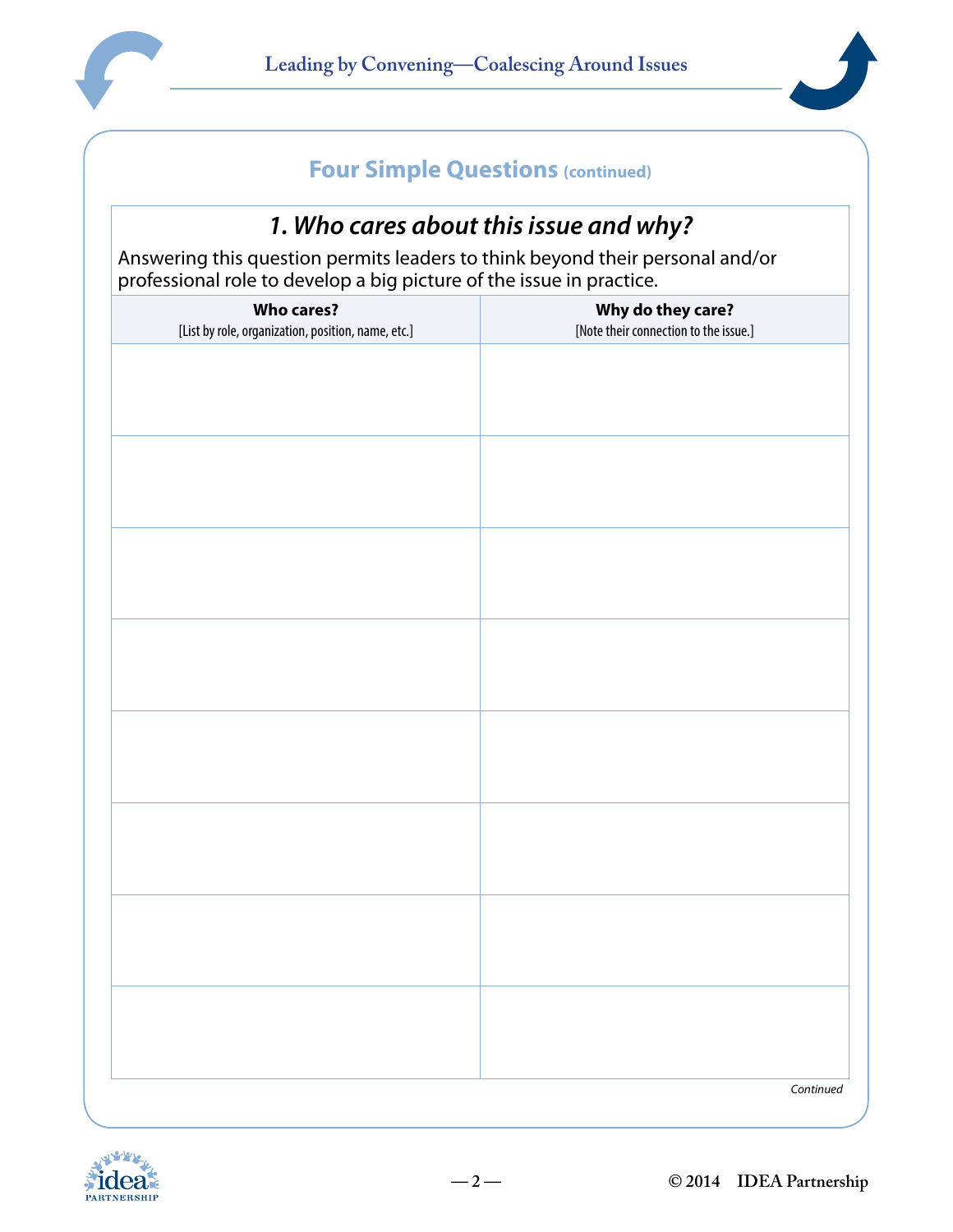



#### *2. What work is already underway separately?*

Recognizing the work of others is critical to developing allies. Respecting the history that others have on an issue is critical to engagement.

| <b>Organization or</b><br>Group<br>[Note name of organization<br>or group.] | Initiative, Location,<br><b>Document or Tool</b><br>[Note title of initiative,<br>location, document or tool.] | <b>Unique Vocabulary</b><br>or Difference in<br><b>Perspective</b><br>[Note any unique identifiers<br>relative to this group.] | <b>Value to</b><br><b>Our Common Interest</b><br>[Note value this group<br>brings to the table.] |
|-----------------------------------------------------------------------------|----------------------------------------------------------------------------------------------------------------|--------------------------------------------------------------------------------------------------------------------------------|--------------------------------------------------------------------------------------------------|
|                                                                             |                                                                                                                |                                                                                                                                |                                                                                                  |
|                                                                             |                                                                                                                |                                                                                                                                |                                                                                                  |
|                                                                             |                                                                                                                |                                                                                                                                |                                                                                                  |
|                                                                             |                                                                                                                |                                                                                                                                |                                                                                                  |
|                                                                             |                                                                                                                |                                                                                                                                |                                                                                                  |
|                                                                             |                                                                                                                |                                                                                                                                |                                                                                                  |
|                                                                             |                                                                                                                |                                                                                                                                |                                                                                                  |
|                                                                             |                                                                                                                |                                                                                                                                | Continued                                                                                        |

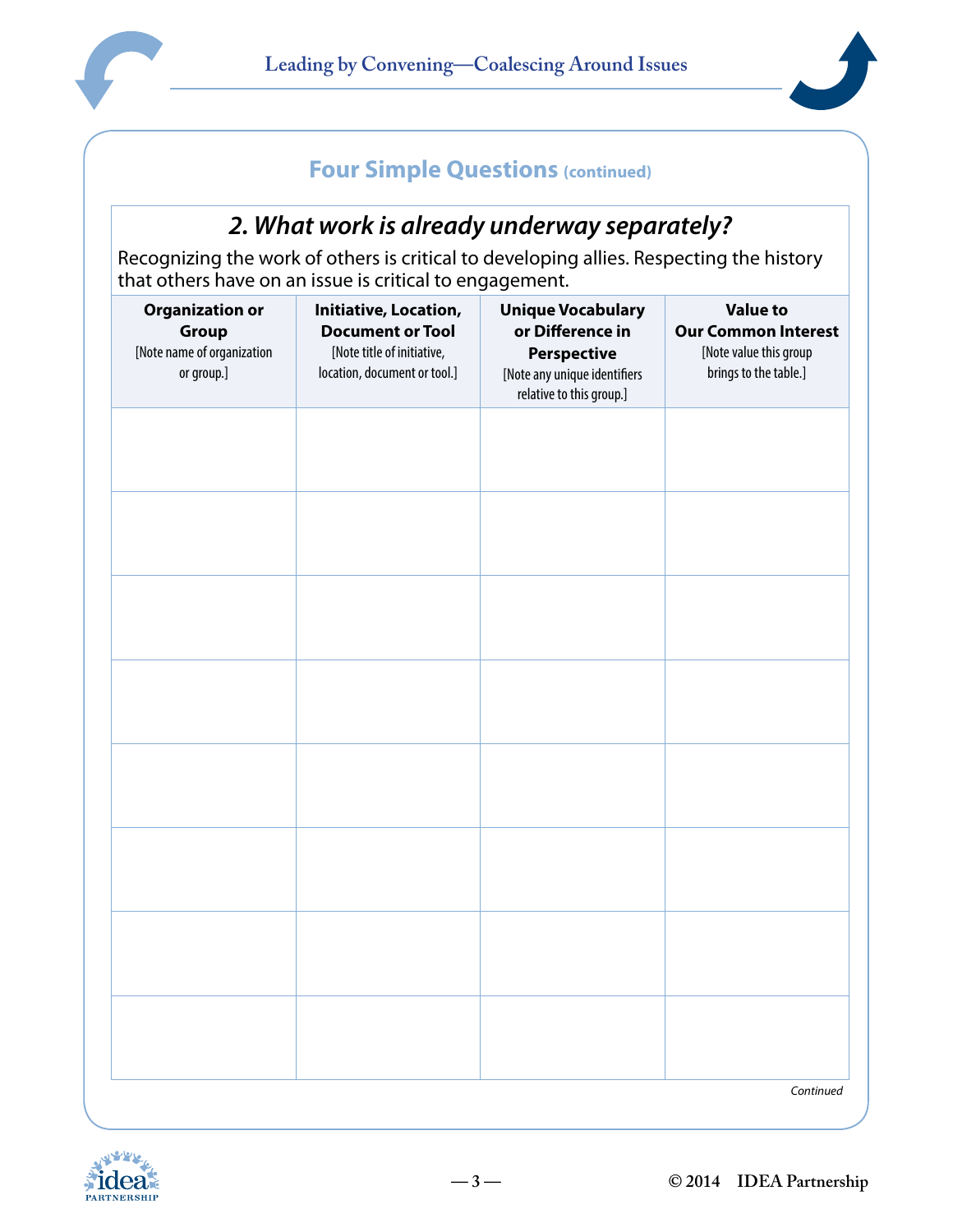



### *3. What shared work could unite us?*

Relationship building takes time! Shared activities make a start and lead to bigger opportunities.

| <b>Activities that Might Have Value</b><br>[Select from below and/or add others.] | For All Groups? | If Not for All Groups,<br><b>List Specific Groups</b> |
|-----------------------------------------------------------------------------------|-----------------|-------------------------------------------------------|
| <b>Defining a Shared Problem</b>                                                  |                 |                                                       |
| <b>Information Exchanges</b>                                                      |                 |                                                       |
| <b>Productive Inquiries</b>                                                       |                 |                                                       |
| <b>Joint Events</b>                                                               |                 |                                                       |
| <b>Mapping Resources</b>                                                          |                 |                                                       |
| <b>Developing Shared Messages</b>                                                 |                 |                                                       |
| <b>Other (Specify)</b>                                                            |                 |                                                       |
|                                                                                   |                 | Continued                                             |